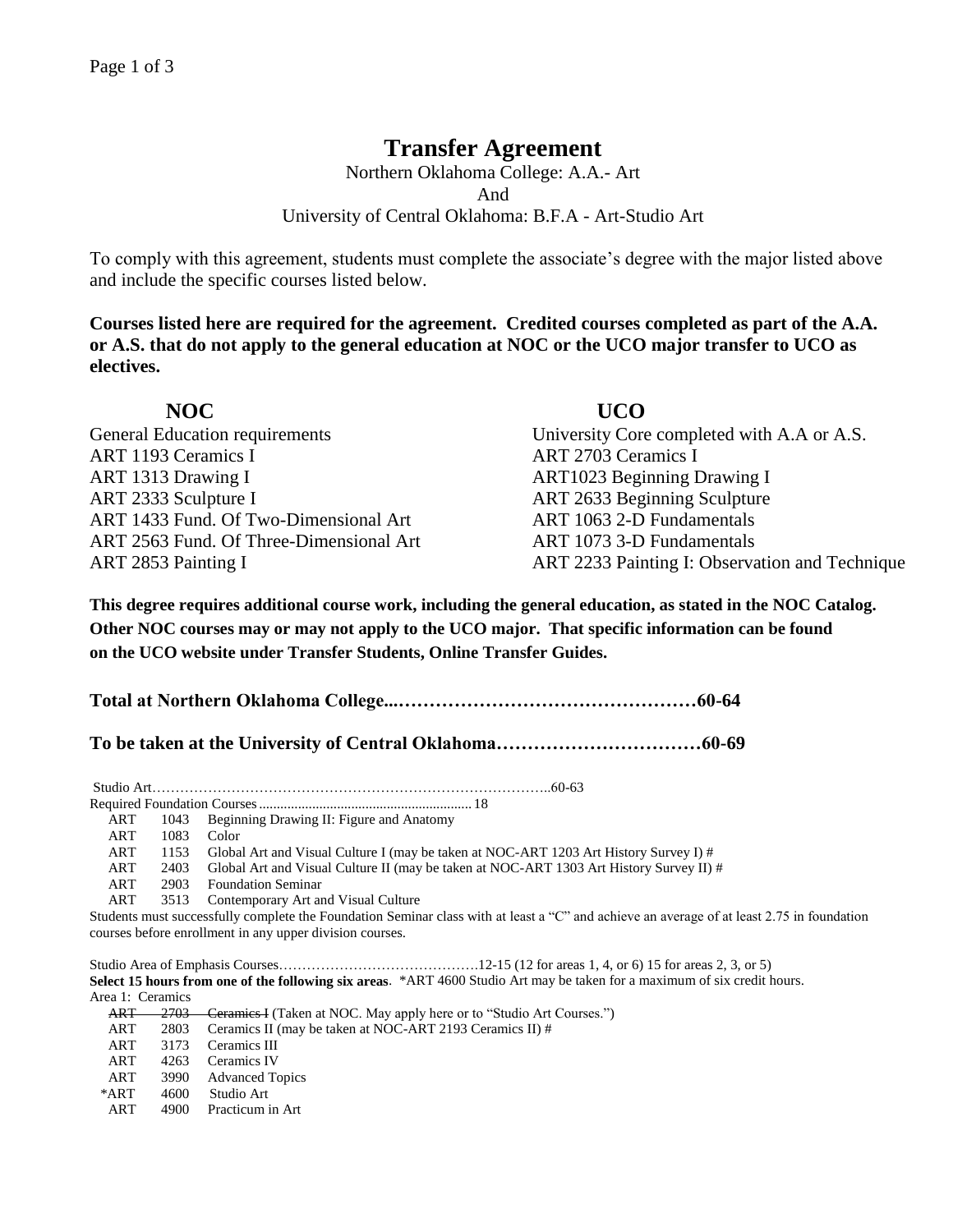| Area 2: Drawing            |                         |                                                                                                                                      |
|----------------------------|-------------------------|--------------------------------------------------------------------------------------------------------------------------------------|
| <b>ART</b>                 | 2103                    | Drawing III: Contemporary Practices                                                                                                  |
| ART                        | 3113                    | Intro to Printmaking                                                                                                                 |
| ART                        | 3323                    | Intaglio                                                                                                                             |
| ART                        | 3413                    | Mixed Media I                                                                                                                        |
| ART                        | 3503                    | Drawing IV: Special Topics                                                                                                           |
| ART                        | 4283                    | Drawing V: Drawing as Professional Practice                                                                                          |
| ART                        | 3990                    | <b>Advanced Topics</b>                                                                                                               |
| *ART                       | 4600                    | Studio Art                                                                                                                           |
| ART                        | 4900                    | Practicum in Art                                                                                                                     |
|                            |                         | Area 3: Jewelry and Metalsmithing                                                                                                    |
| ART                        | 3463                    | Jewelry & Metalsmithing I                                                                                                            |
| ART                        | 3723                    | Metalsmithing I                                                                                                                      |
| ART                        | 4403                    | Jewelry I                                                                                                                            |
| ART                        | 4533                    | Metalsmithing II                                                                                                                     |
| ART                        | 4563                    | Jewelry II                                                                                                                           |
| ART                        | 3990                    | <b>Advanced Topics</b>                                                                                                               |
| *ART                       | 4600                    | Studio Art                                                                                                                           |
| <b>ART</b>                 | 4900                    | Practicum in Art                                                                                                                     |
| Area 4: Painting           |                         |                                                                                                                                      |
| ART                        | <del>2233</del>         | <b>Painting I: Observation and Technique</b> (Taken at NOC. May apply here or to "Studio Art Courses.")                              |
| ART                        | 3603                    | Painting II: Surface and Technique (may be taken at NOC-ART 2863 Painting II) #                                                      |
| ART                        | 3623                    | Painting II: Figurative Painting                                                                                                     |
| ART                        | 4153                    | <b>Advanced Painting: Serial Development</b>                                                                                         |
| ART                        | 3990                    | <b>Advanced Topics</b>                                                                                                               |
| *ART                       | 4600                    | Studio Art                                                                                                                           |
| ART                        | 4900                    | Practicum in Art                                                                                                                     |
| Area 5: Photography        |                         |                                                                                                                                      |
| ART                        | 1223                    | Black and White Photography (may be taken at NOC-JOURN 1133 Beginning Photography)#                                                  |
| ART                        | 2223                    | Black and White Photography II                                                                                                       |
| ART                        | 3223                    | Black and White Photography III                                                                                                      |
| ART                        | 4083                    | Photographic Processing Using Non-silver                                                                                             |
| ART                        | 4133                    | <b>Digital Printmaking</b>                                                                                                           |
| ART                        | 4633                    | Advanced Silver Printing & Developing                                                                                                |
| ART                        | 3990                    | <b>Advanced Topics</b>                                                                                                               |
| *ART                       | 4600                    | Studio Art                                                                                                                           |
| <b>ART</b>                 | 4900                    | Practicum in Art                                                                                                                     |
| Area 6: Sculpture          |                         |                                                                                                                                      |
| <b>ART</b><br>ART          | <del>2633</del><br>3633 | <b>Beginning Seulpture</b> (Taken at NOC. May apply here or to "Studio Art Courses.")                                                |
| ART                        | 4313                    | Intermediate Sculpture<br>Advanced Sculpture I                                                                                       |
| ART                        | 4613                    | Advanced Sculpture II                                                                                                                |
| <b>ART</b>                 | 3990                    | <b>Advanced Topics</b>                                                                                                               |
| $*ART$                     | 4600                    | Studio Art                                                                                                                           |
| <b>ART</b>                 | 4900                    | Practicum in Art                                                                                                                     |
|                            |                         |                                                                                                                                      |
| selected Area of Emphasis) |                         |                                                                                                                                      |
|                            |                         | Choose four courses from the list below. Courses used to satisfy the Studio Area of Emphasis will not count toward this requirement. |
| ART                        | 1223                    | Black and White Photography (may be taken at NOC-JOUR 1133 Beginning Photography)*                                                   |
| ART                        | 2103                    | Drawing III: Contemporary Practices                                                                                                  |
| <b>ART</b>                 |                         | 2233 Painting I: Observation and Technique                                                                                           |
| <b>ART</b>                 |                         | 2633 Beginning Sculpture                                                                                                             |
| <b>ART</b>                 |                         | 2703 Ceramics I                                                                                                                      |
| <b>ART</b>                 | 3463                    | Jewelry and Metalsmithing I                                                                                                          |
|                            |                         |                                                                                                                                      |
| ART                        | 3533                    | Architecture and Urban Space                                                                                                         |
| ART                        | 3543                    | Art of the Americas                                                                                                                  |
| ART                        | 3563                    | European Art                                                                                                                         |
| ART                        | 3573                    | Islamic Art and Architecture                                                                                                         |
| ART                        | 3733                    | History of American Studio Craft                                                                                                     |
| ART                        | 4013                    | Global Approach to Socialist Art & Arch                                                                                              |
| ART                        | 4053                    | Native American Art                                                                                                                  |
|                            |                         |                                                                                                                                      |